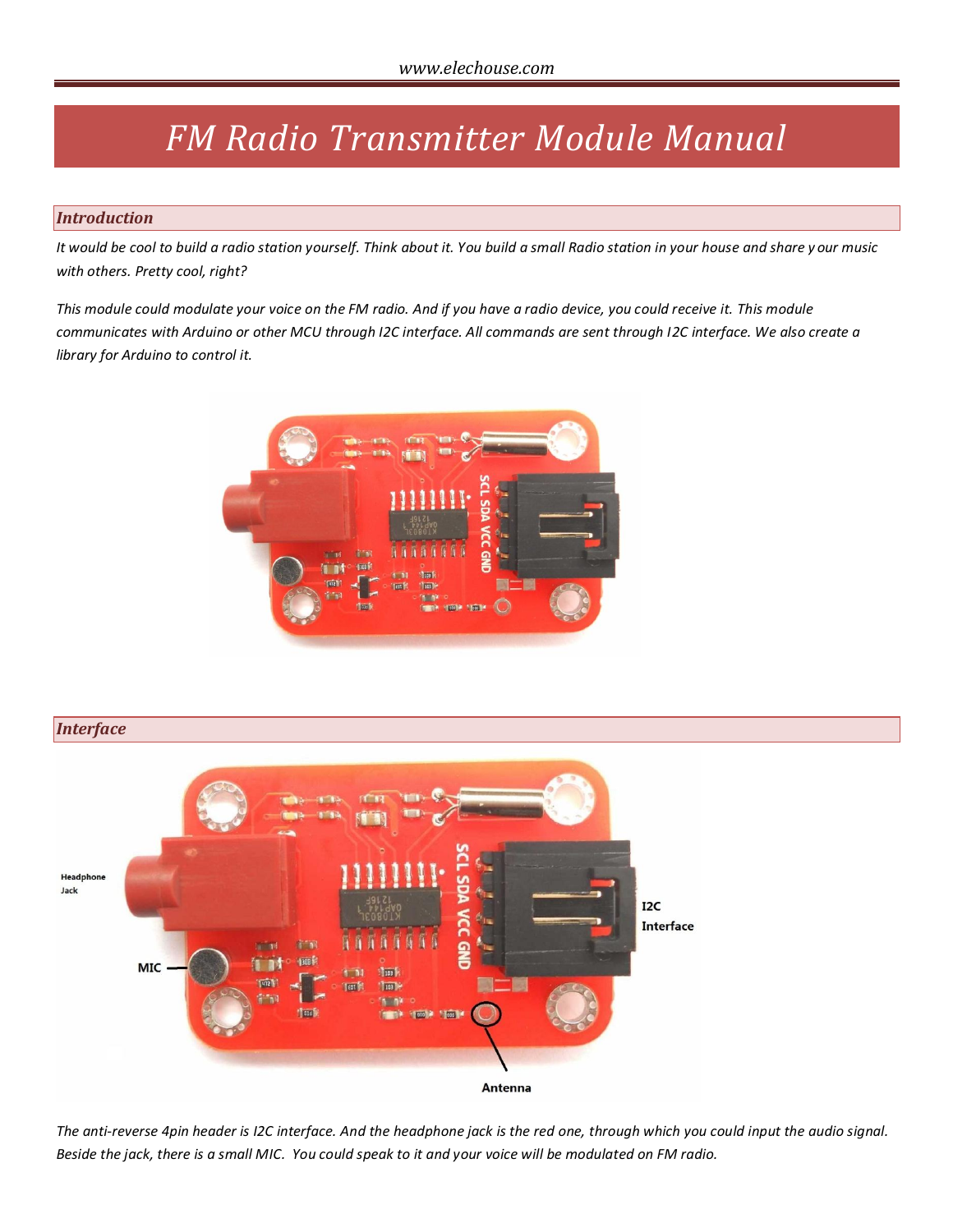## *I2C*

*VCC is 5V. TTL level of I2C interface is also 5V. With anti-reverse header, never have to worry about connecting in the wrong way if you have 4pin [anti-reverse cable](http://www.elechouse.com/elechouse/index.php?main_page=product_info&cPath=105_115&products_id=484).*

## *Headphone Jack*

*Standard 3.5mm earphone jack. Audio could be input through this jack. Along this product, the recording line will come. You could plug one head into this jack and another into your MP3 player.*

## *Antenna*

*On the picture, the hole marked with Antenna is where you connect or solder the antenna. Any metal line could serves as an antenna. Here is an instruction o[n how to calculate the length antenna.](http://www.ehow.com/how_5990599_calculate-fm-antenna-length.html) Theoretically the antenna length for 100Mhz is 75cm.* 

*On this module, we don't connect antenna on other components. External antenna is a necessity. You have to connect an antenna to the pad.*

*In the test we made a very simple antenna:*



## *MIC*

*If no headphone or recording line is plugged into the jack, this MIC works. You could speak to it. Plugging in headphone into the jack will disable this MIC.* 

#### *Connection*

*If you have our [Arduino Sensor Shield V6,](http://www.elechouse.com/elechouse/index.php?main_page=product_info&cPath=74&products_id=2198) you could plug and play as the following picture:*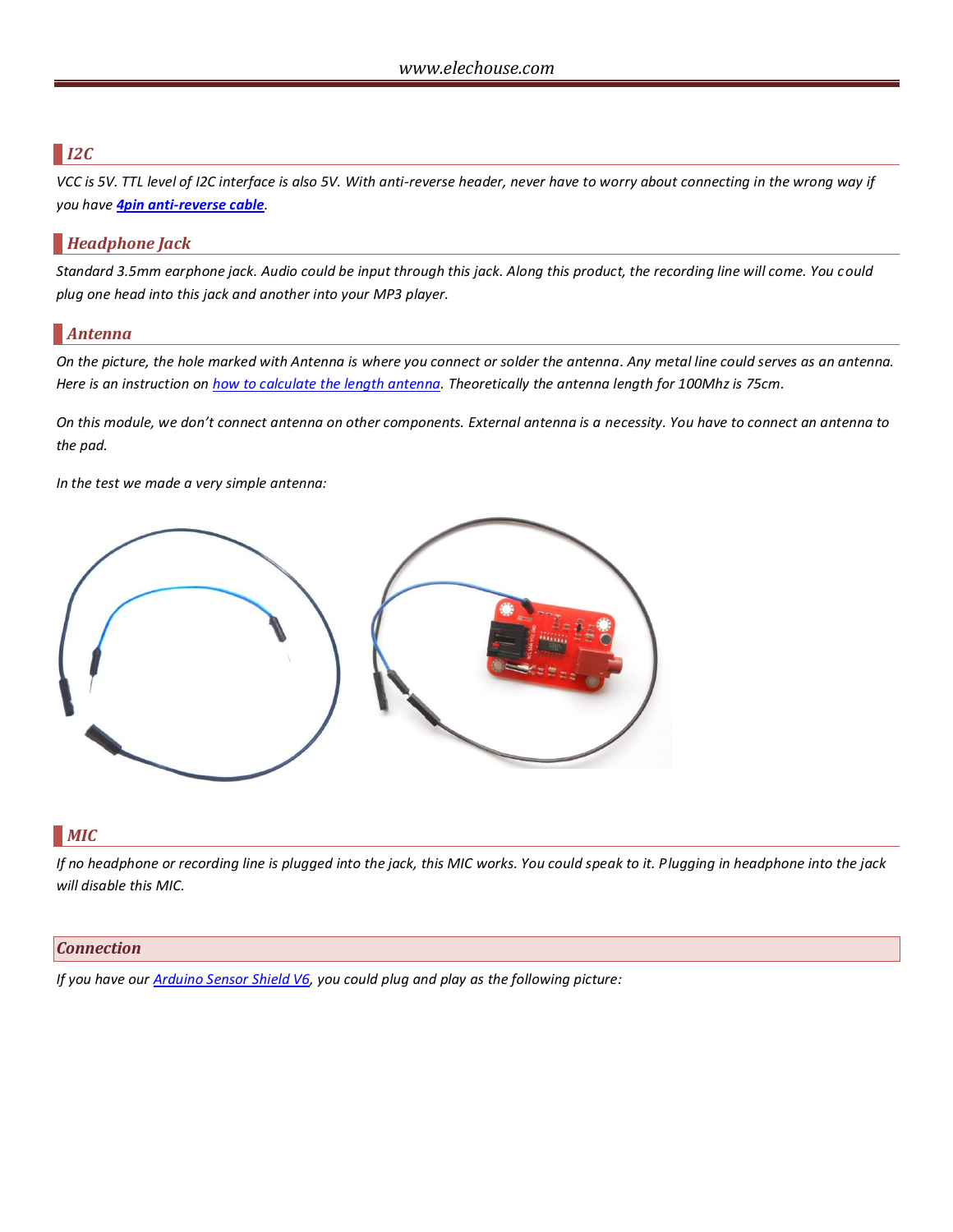

*If you don't have sensor shield, you could wire them in the following way:*

| <b>Arduino</b> | <b>Tmp006 Module</b> |  |
|----------------|----------------------|--|
| GND            | GND                  |  |
| .5V            | VCC.                 |  |
| <b>SDA</b>     | SDA                  |  |
| SCL            | SCL                  |  |
|                |                      |  |

*Code*

*Click here to [download the library.](http://www.elechouse.com/elechouse/images/product/FM%20Transmitter%20Module/FMTX.rar)*

*#include <FMTX.h>*

*float fm\_freq = 90; // Here set the default FM frequency void setup(void) { Serial.begin(9600); Serial.print("FM-TX Demo\r\n"); /\*\* Initial, set FM channel and select your area:*

*USA EUROPE JAPAN AUSTRALIA CHINA \*/ fmtx\_init(fm\_freq, USA); Serial.print("Channel:"); Serial.print(fm\_freq, 1); Serial.println("MHz"); }*

*void loop(void) {*

 */\*\* check for data setting new frequency. Users could input data from Serial monitor. Data*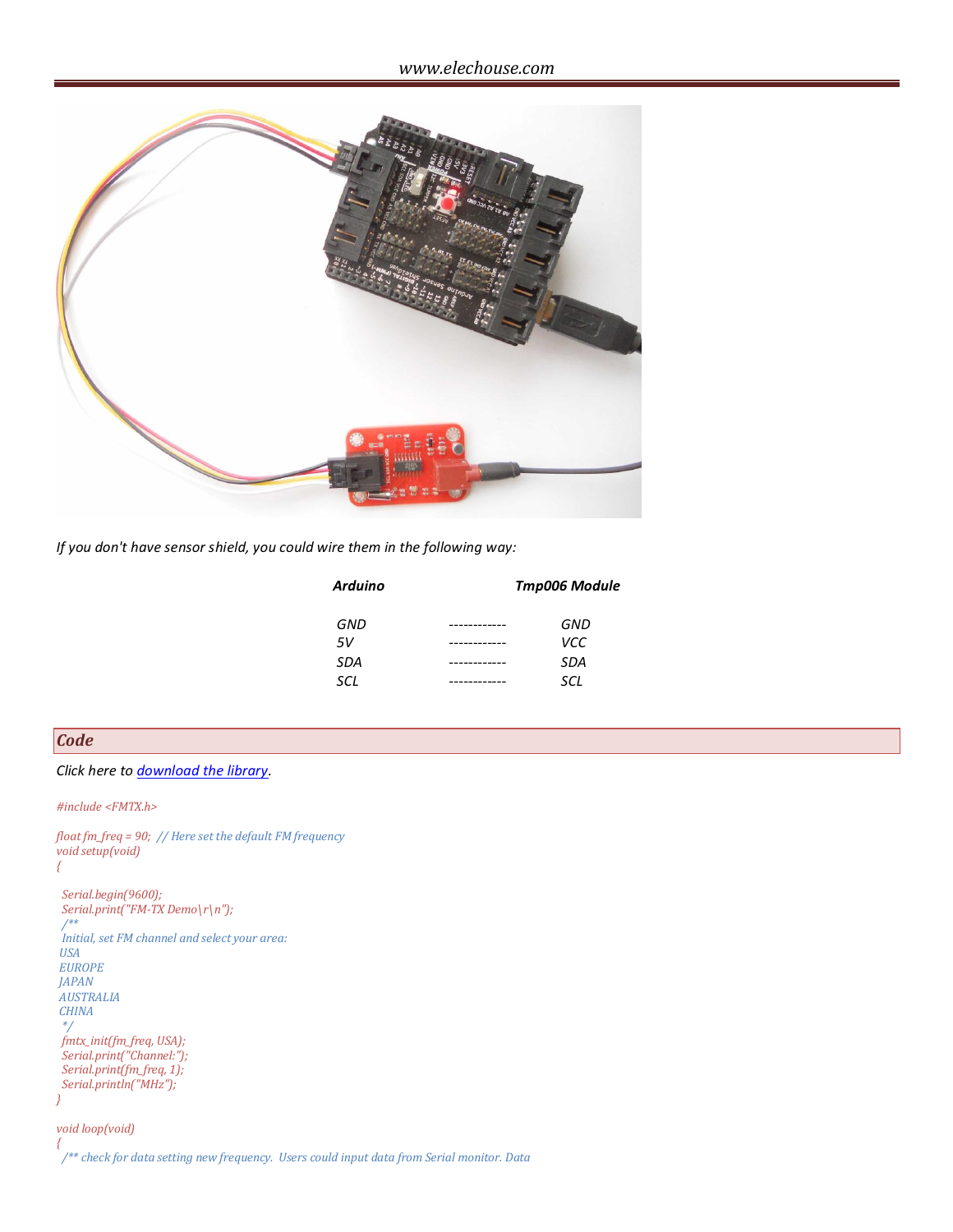```
 must start with '&' and followed by 4 numbers, such as &8000. The first 3 numbers is the integer part
 (Unit: MHz), and the last one is the decimal part. And the channel must between 70MHz
 and 108Mhz. For example, &0756 is 75.6MHz, and &0666 is out of range.
*/
if(Serial.available()){
 switch(Serial.read()){
  case '&':
   u8 i,buf[4];
    float ch;
    i=0;
    delay(30);
    while(Serial.available()&&i<4){
     buf[i]=Serial.read();
     if (buf[i]<= '9' && buf[i]>= '0') { 
     i++;}
     else{
     i=0;
     break;
}
}
    if (i==4){
     ch = (buf[0]-'0')*100+(buf[1]-'0')*10+(buf[2]-'0')*1+0.1*(buf[3]-'0');
     if(ch>=70&&ch<=108){
      Serial.print("New Channel:");
      Serial.print(ch, 1);
      Serial.println("MHz");
      fmtx_set_freq(ch);
     }else{
      Serial.println("ERROR:Channel must be range from 70Mhz to 108Mhz.");
}
    }else{
     Serial.println("ERROR:Input Format Error.");
    }
    while(Serial.available()){
     Serial.read();
}
    break;
}
}
```
*Upload the code to Arduino and open Serial Monitor:*

*}*

| $\frac{2}{3}$ COM11 | $\mathbf{x}$<br>$\Box$<br>$\Box$                        |
|---------------------|---------------------------------------------------------|
|                     | Send                                                    |
| FM-TX Demo          | ▲                                                       |
| Channel: 90, OMHz   |                                                         |
|                     | Ξ<br>÷                                                  |
| Autoscroll          | No line ending<br>$\bullet$ 9600 baud<br>$\blacksquare$ |

*Then you could input data through Serial Monitor to change the frequency. To change the frequency to 85.0MHZ, I send &0850:*